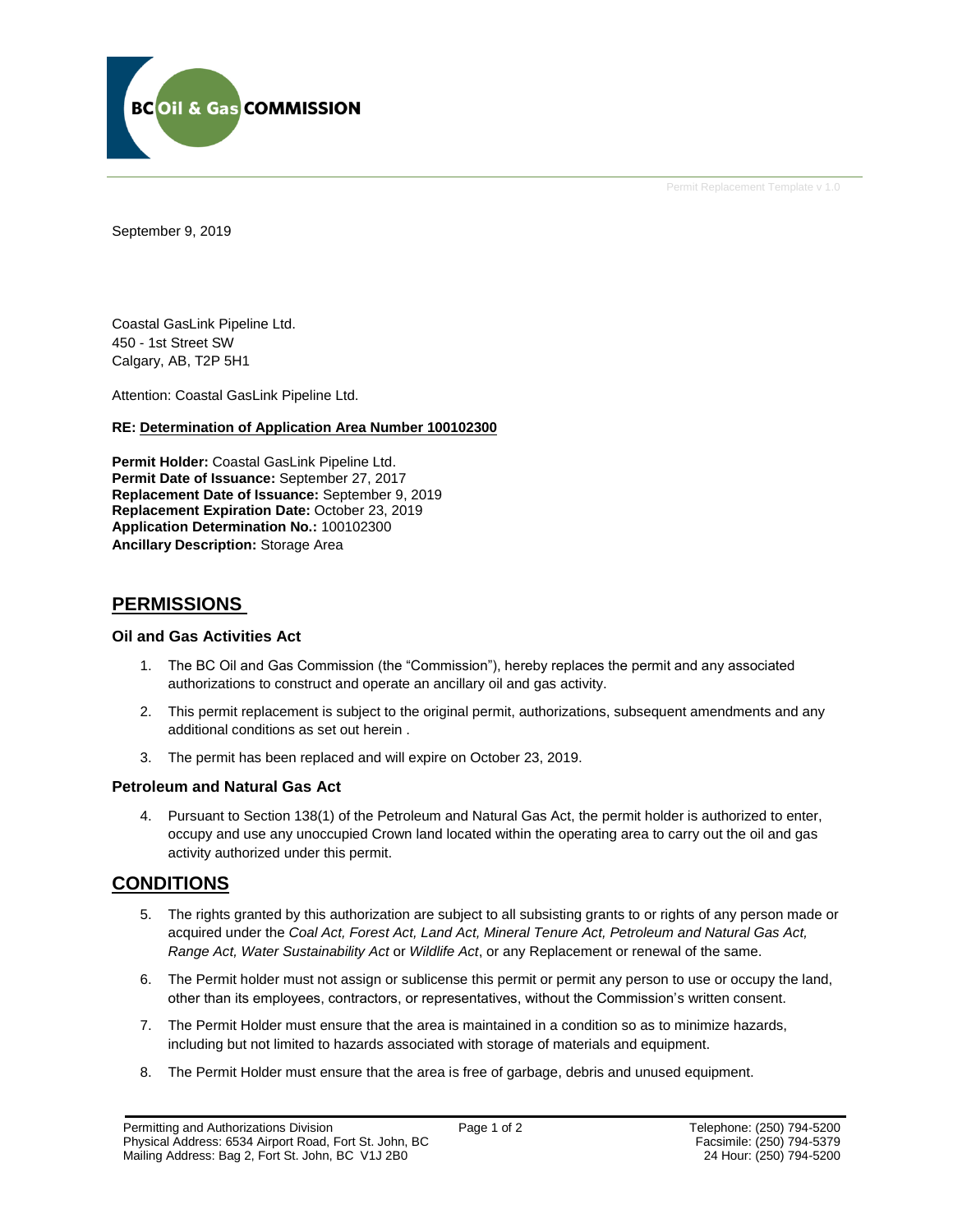Application Determination number: 100102300 Date Issued: September 9, 2019

## **ADVISORY GUIDANCE**

1. Appropriate *Land Act* tenure will be issued upon acceptance of the post-construction plan. Submission of the original application and submission of the post-construction plan is considered application for all subsequent *Land Act* tenures; no further applications for replacement tenure is required.

This Replacement forms an integral part of the permit and should be attached thereto.

 $\rightarrow$  $\frac{1}{\sqrt{2\pi}}$ 

Norberto Páncera Authorized Signatory Commission Delegated Decision Maker

Copied to:

Land Agent – Roy Northern Land Service Ltd. First Nations – Lheidli T'enneh First Nation, Carrier Sekani Tribal Council, Nak'azdli First Nation. Ministry of Forests District Office – (DPC) Peace Natural Resource District OGC Compliance and Enforcement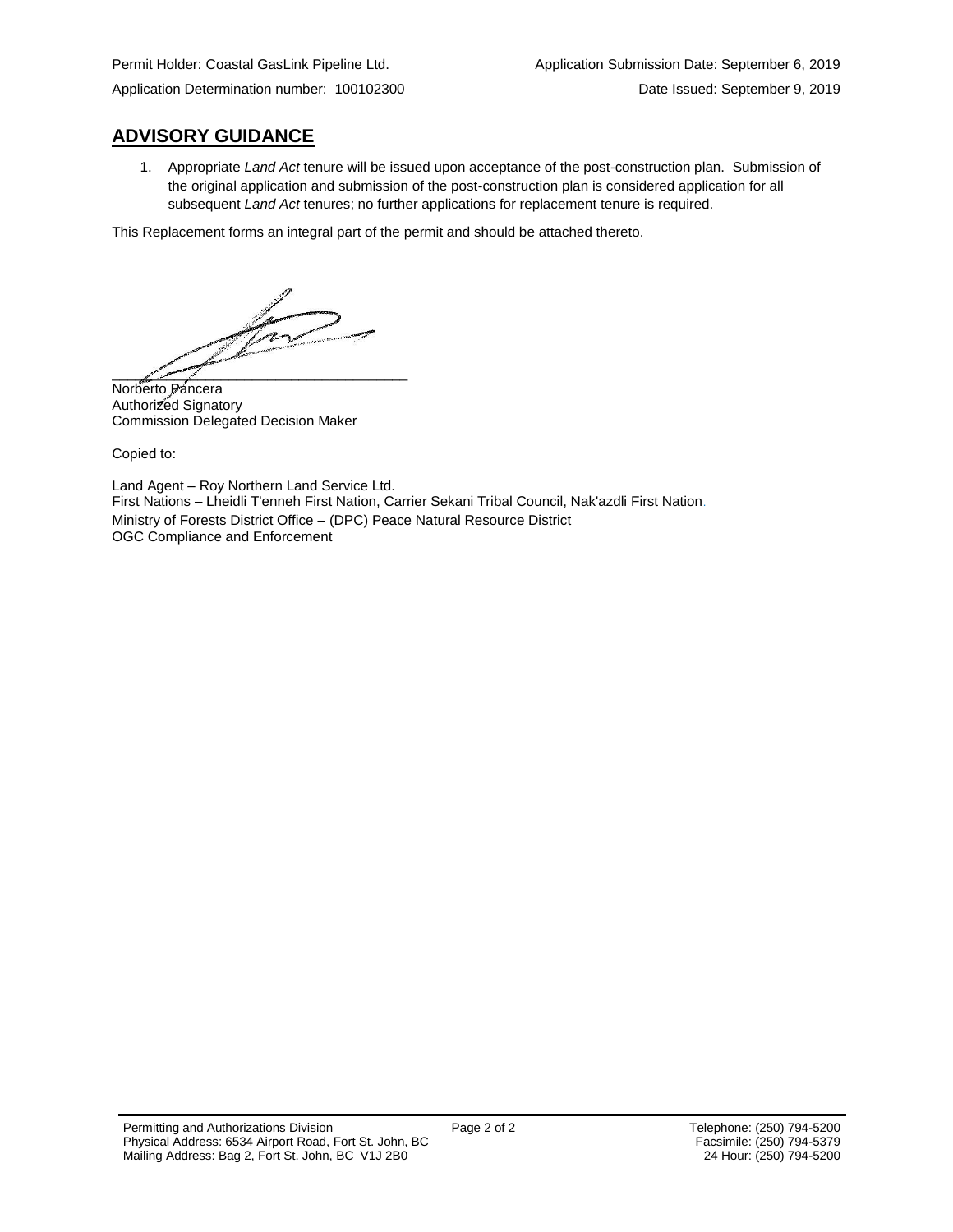

Non OGAA v 3.8

<span id="page-2-0"></span>September 27, 2017

Coastal GasLink Pipeline Ltd. 450 - 1st Street SW Calgary, AB, T2P 5H1

Attention: Coastal GasLink Pipeline Ltd.

#### **RE: Determination of Application Area Number 100102300**

**Permit Holder:** Coastal GasLink Pipeline Ltd. **Date of Issuance:** September 27, 2017 **Effective Date:** September 27, 2017 **Application Submitted Date:** June 8, 2017 **Application Determination Number**: 100102300 **[Approved Disturbance Footprint:](#page-2-0)** 16.436 ha

### **ACTIVITIES APPROVED**

**Associated Oil & Gas Activity No.:** 00168114 **[Type:](https://bi.bcogc.ca/Application%20Processing/Interactive%20Reports/(BIL-041)%20AMS%20Decision%20Summary.aspx)** Storage Area

**Changes In and About a Stream**: 0003960

# **GENERAL [PERMISSIONS,](#page-2-0) AUTHORIZATIONS and CONDITIONS**

## **PERMISSIONS**

#### **Petroleum and Natural Gas Act**

- 1. The BC Oil and Gas Commission (the "Commission") pursuant to section 138 of the *Petroleum and Natural Gas Act* hereby permits the Permit Holder referenced above to construct and operate a related activity(s) as detailed in Activities Approved table above and the Activity Details table(s) below, when applicable, for the purposes of carrying out oil and gas activities as defined in the *Oil and Gas Activities Act* (OGAA); subject to the conditions set out herein.
- 2. The [permissions](#page-2-0) and authorizations granted under this permit are limited to the area identified in the spatial data submitted to the Commission in the permit application as identified and dated above; herein after referred to as the 'activity area'.

## **AUTHORIZATIONS**

#### **Forest Act**

3. The Commission, pursuant to section 47.4 of the *Forest Act*, hereby [authorizes](#page-2-0) the removal of Crown timber from the activity area under the cutting permits associated with the Master Licence(s) as follows:

**Master Licence to Cut No.:** M02341

**Cutting Permit No.:** 33

**Timber Mark No.:** MTC216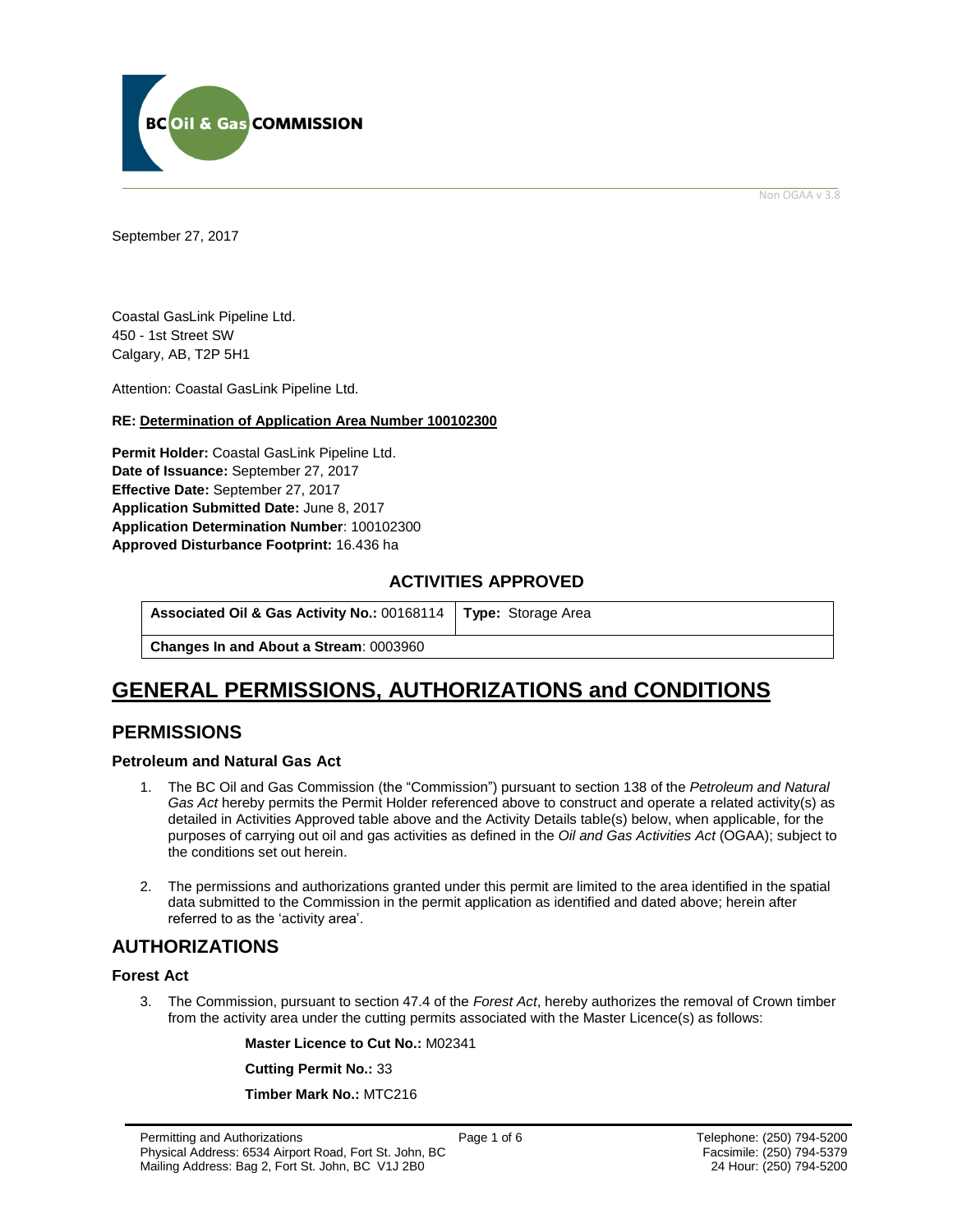Application Determination number: 100102300 Date Issued: September 27, 2017

#### **Total New Cut:** 10.04

**[Forest District](https://ams-crd.bcogc.ca/crd/)**: (DPG) Prince George Natural Resource District

**Region:** Interior

4. The cutting permits are deemed spent upon the submission of the post-construction plan or upon either the cancellation or expiry of the activities [approve](#page-2-0)d under the permit.

#### **Water Sustainability Act**

- 5. The Commission, pursuant to section 11 of the *Water Sustainability Act*[, authorizes](#page-2-0) the changes in and about a stream, as detailed in the Activities Approved table above, within the activity area for construction and maintenance activities, unless otherwise restricted by this [authorization.](#page-2-0)
	- Instream works must be carried out in accordance with the methods and any mitigations, as specified in the application.
- 6. The authorizations granted under this permit are limited to the area identified in the spatial data submitted to the Commission in the permit application as identified and dated above; herein referred to as the 'activity area'.

## **CONDITIONS**

#### **Notification**

- 7. A notice of construction start must be submitted, as per the relevant Commission process at the time of submission, at least 48 hours prior to the commencement of activities under this permit.
- 8. Within 60 days of the completion of construction activities under this permit, the Permit Holder must submit to the Commission a post-construction plan as a shapefile and PDF plan accurately identifying the location of the total area actually disturbed under this permit. The shapefile and plan must be submitted via eSubmission.
- 9. At least 5 (five) working days prior to the commencement of construction, the Permit Holder must provide a notice of works to any First Nation(s) who may have Aboriginal Interests identified, as per the BC First Nations Consultative Areas Database, within the area in which the works are to occur.

#### **General**

- 10. The rights granted by this permit in relation to unoccupied Crown land are subject to all subsisting grants to or rights of any person made or acquired under the *Coal Act, Forest Act, Land Act, Mineral Tenure Act, Petroleum and Natural Gas Act, Range Act*, *Water Sustainability Act* or *Wildlife Act*, or any extension or renewal of the same.
- 11. The Permit Holder must not assign, sublicense or permit any person other than its employees, contractors or representatives to use or occupy any Crown land within the activity area, other than its employees, contractors or representatives, without the Commission's written consent. The Permit Holder must ensure that the activity area is maintained in a condition so as to minimize hazards, including but not limited to hazards associated with storage of materials and equipment.
- 12. The Permit Holder must ensure that the activity area is free of garbage, debris and unused equipment.

#### **Environmental**

- 13. The Permit Holder must make reasonable efforts to prevent establishment of invasive plants on the activity area associated with the related activities set out in the Authorized Activities table above resulting from the carrying out of activities authorized under this permit.
- 14. Following completion of construction associated with the associated activities set out in the Authorized Activities table above, the Permit Holder must, as soon as practicable
	- a) decompact any soils compacted by the activity;
	- b) if natural surface drainage pattern was altered by the carrying out of the activity, the Permit Holder must restore, to the extent practicable, to the drainage pattern and its condition before the alteration; and
	- c) re-vegetate any exposed soil on the activity area including, where necessary, using seed or vegetative propagules of an ecologically suitable species that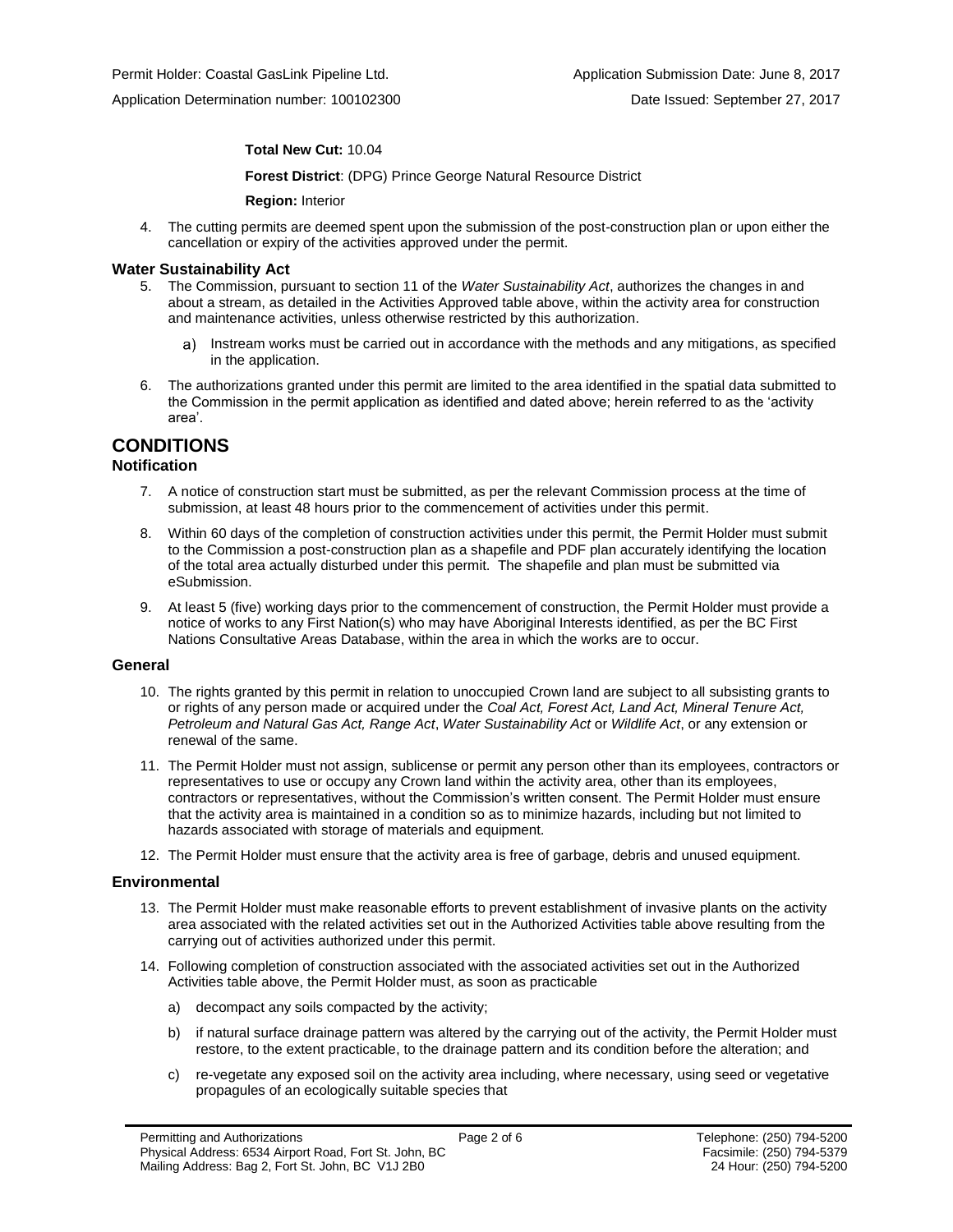Application Determination number: 100102300 Date Issued: September 27, 2017

- (i) promote the restoration of the wildlife habitat that existed on the area before the oil and gas activity was begun, and
- (ii) stabilize the soil if it is highly susceptible to erosion.
- d) Following completion of construction activities authorized herein, any retrievable surface soils removed from the activity area must be redistributed so that the soil structure is restored, to the extent practicable, to its condition before the activity was begun.
- 15. Excavated materials must be contained using appropriate techniques, so that that sediment-laden water and spoil do not re-enter the stream, lake or wetland; The Permit Holder must ensure that the activities authorized/approved under this approval do not result in any deleterious materials being deposited into a stream, wetland or lake.

#### **Clearing**

- 16. The Permit Holder is permitted to fell any trees located on Crown land within 1.5 tree lengths of the activity area that are considered to be a safety hazard according to *Workers Compensation Act* regulations and must be felled in order to eliminate the hazard. Trees or portions of these trees that can be accessed from the activity area without causing damage to standing timber may be harvested.
- 17. The holder of the cutting permit must pay to the government, stumpage and any waste billing determined in accordance with the terms of this [authorization.](#page-2-0)
- 18. The [authorized](#page-2-0) cutting permit does not grant the Permit Holder the exclusive right to harvest Crown timber from the activity area. Authority to harvest some or all of the timber may be granted to other persons. The Permit Holder's right to harvest timber applies to any timber found on the site at the time they undertake harvesting activities.
- 19. All harvested Crown timber must be marked with the cutting permit's associated timber mark.
- 20. Stumpage for Cutting Permit No. 33 will be calculated in accordance with the Interior Appraisal Manual as amended from time to time.

#### **Water Course Crossings and Works**

- 21. Stream, lake and wetland crossings must be constructed in accordance with the methods and any mitigations, as specified in the application.
- 22. Any substance, sediment, debris or material that could adversely impact the stream must not be allowed or permitted to enter or leach or seep into the stream from an activity, construction, worksite, machinery or from components used in the construction of any works, or must not be placed, used or stored within the stream channel.
- 23. In-stream activities within a fish bearing stream, lake or wetland must occur:
	- [during the applicable reduced risk work windows as specified in the](#page-2-0) Region 7 Omineca Reduced a) — Risk Timing Windows for Fish and Wildlife; or
	- b) in accordance with alternative timing and associated mitigation recommended by a qualified professional and accepted b[y the C](#page-2-0)ommission; or
	- in accordance with an authorization or letter of advice from Fisheries and Oceans Canada that is  $\mathsf{C}$ provided to the Commission.
- 24. At any time, the Commission may suspend instream works [authorized](#page-2-0) under this permit. Suspensions on instream works will remain in place until such time as the Commission notifies Permit Holders that works may resume. Reasons for suspension of works may include, but are not limited to, drought conditions and increased environmental or public safety risks.
- 25. Mechanical stream crossings must be constructed, maintained and deactivated according to the following requirements, as applicable:
	- Only bridges, culverts, ice bridges or snow fills may be constructed at stream crossings;
	- The Permit Holder must ensure that permanent bridges are designed and fabricated in compliance with
		- i. the Canadian Standards Association Canadian Bridge Design Code, CAN/CSA-S6; and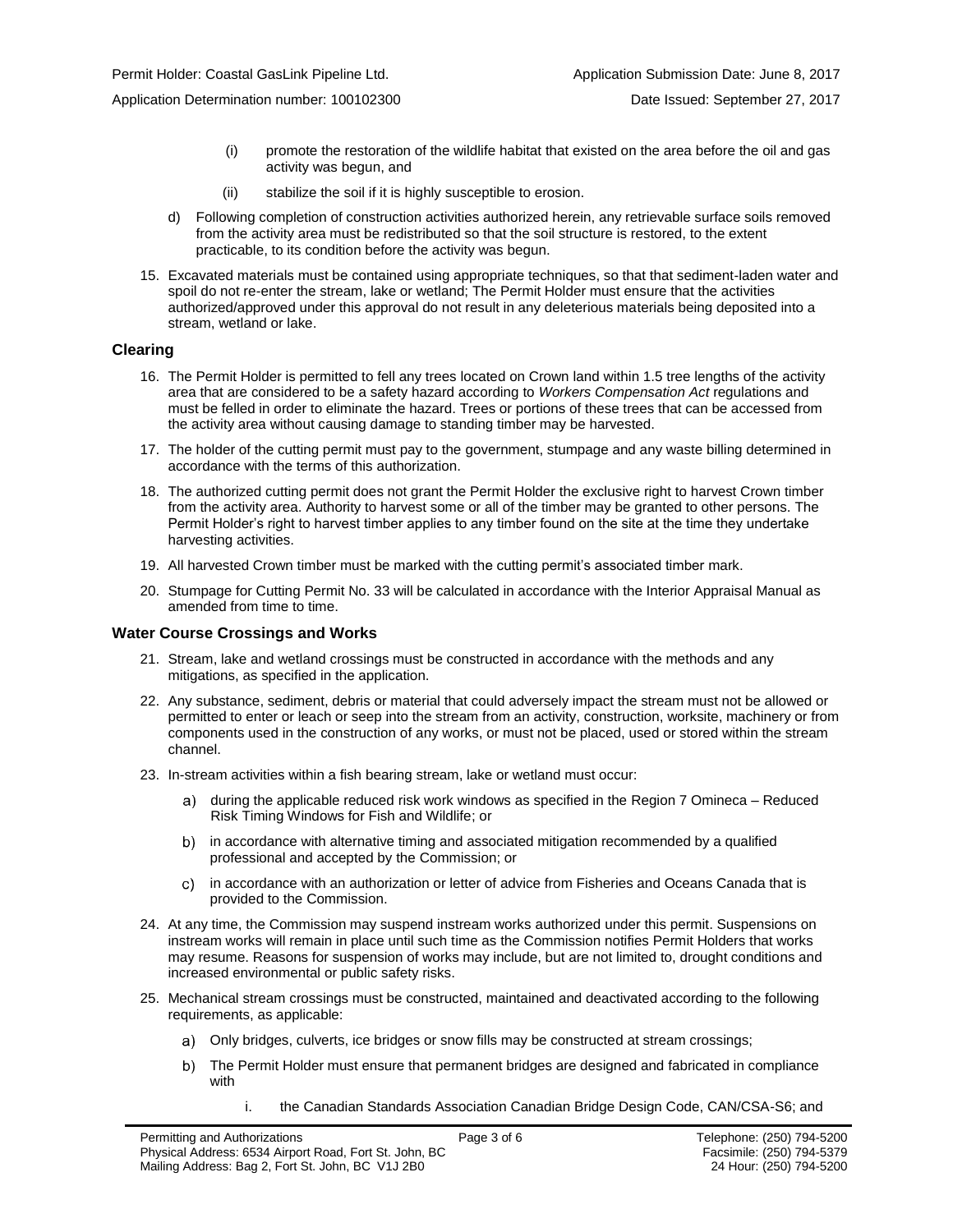Application Determination number: 100102300 Date Issued: September 27, 2017

- ii. soil property standards, as they apply to bridge piers and abutments; set out in the Canadian Foundation of Engineering Manual.
- Except with leave of the Commission, the Permit Holder must ensure that:
	- i. any culverts used are designed and fabricated in compliance with the applicable:
		- (a) Canadian Standards Association CSA G401,Corrugated Steel Pipe Products; or
		- (b) Canadian Standards Association Standard CSA B1800, Section B182.2, Plastic Non-pressure Pipe Compendium, or
	- ii. Any pipe installed in lieu of a culvert is of at least equivalent standard and strength as any culvert as specified above.
- Except with leave of the Commission, the Permit Holder must ensure that bridges and culverts meet the criteria set out in (i), (ii), or (iii) below:
	- i. The bridge or culvert is designed to pass the highest peak flow of the stream that can reasonably be expected within the return periods set out in column 2 the table below for the period the Permit Holder anticipates the structure will remain on site, as set out in column 1in the table below:

| Column 1<br>Anticipated period crossing structure will remain on site                          | Column 2<br>Peak flow period |
|------------------------------------------------------------------------------------------------|------------------------------|
| Bridge or culvert, 3 years or less                                                             | 10 years                     |
| Bridge other than a bridge within a community watershed, more than 3<br>years but less than 15 | 50 years                     |
| Bridge within a community watershed, more than 3 years                                         | 100 years                    |
| Bridge, 15 years or more                                                                       | 100 years                    |
| Culvert, more than 3 years                                                                     | 100 years                    |

- ii. The bridge, or any component of the bridge:
	- (a) is designed to pass expected flows during the period the bridge is anticipated to remain on the site;
	- (b) is constructed, installed and used only in a period of low flow; and
	- (c) is removed before any period of high flow begins.
- iii. The culvert:
	- (a) is a temporary installation, and the Permit Holder does not expect to subsequently install a replacement culvert at that location;
	- (b) is not installed in a stream, when the stream contains fish;
	- (c) is sufficient to pass flows that occur during the period the culvert remains on the site;
	- (d) is installed during a period of low flow; and
	- (e) is removed before any period of high flow begins.
- e) Ice bridges on fish bearing streams may only be constructed where sufficient water depth and stream flows prevent the bridge structure from coming in contact with the stream bottom;
- Water applied to construct an ice bridge on a water body must be sourced in accordance with the f) *Water Sustainability Act* unless
	- i. the water body is a stream with a stream channel width of at least 5 metres and is not designated as a sensitive stream under the *Fish Protection Act*, or has a riparian class of W1, W3, or L1,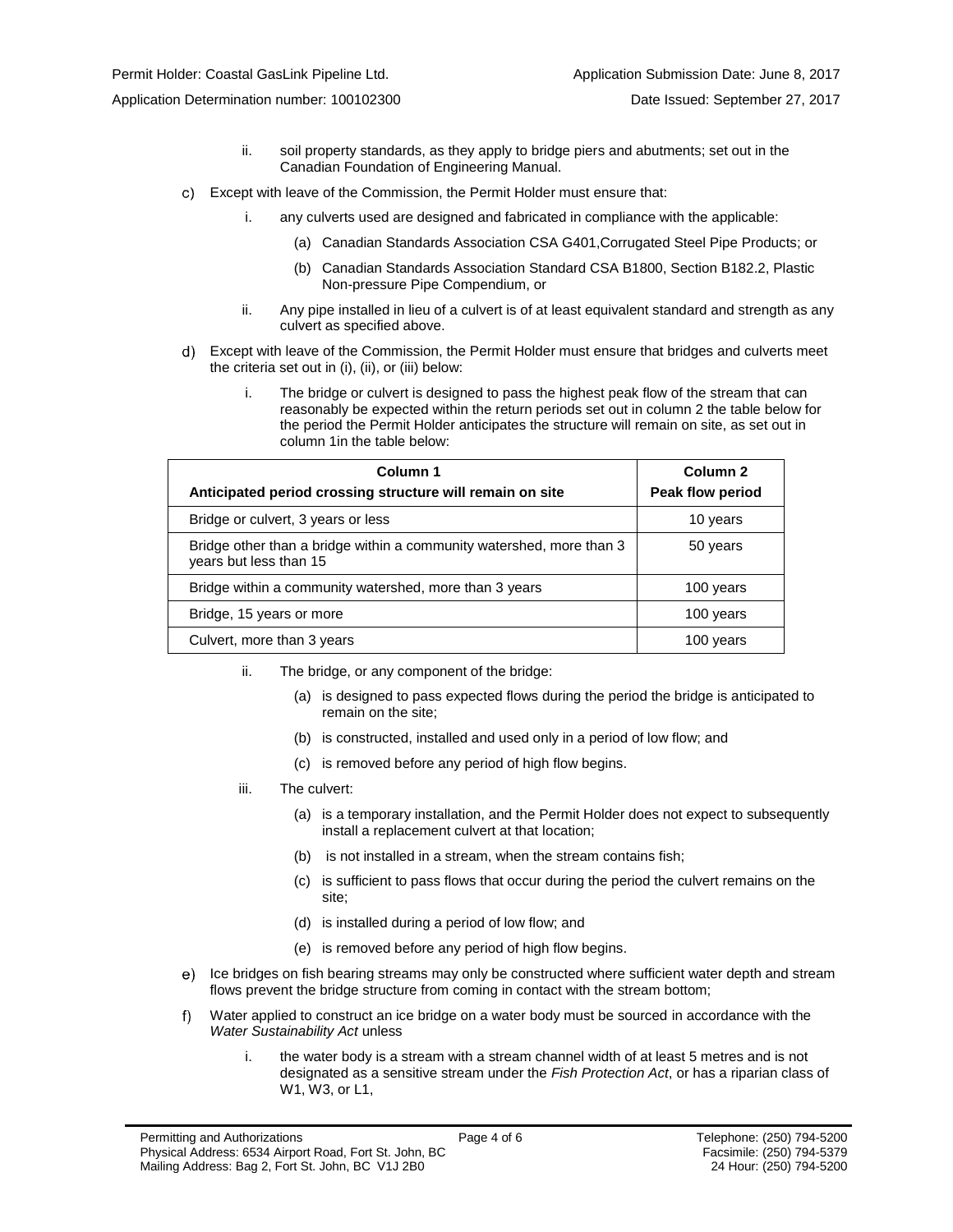- ii. the water is sourced from the same water body proximal to the location on which the ice bridge is constructed,
- iii. the water body is not within the boundaries of a public park,
- iv. pump intakes do not disturb beds of streams or wetlands and are screened with a maximum mesh size and approach velocity in accordance with the Fisheries and Oceans Canada Freshwater Intake End-of-Pipe Fish Screen Guideline, and
	- (a) where the water body is a stream, the flow of water in the stream at the time and location of pumping exceeds 60 litres per second and the instantaneous pumping rate does not exceed 1% of the water flowing in the water body at the time and location the pumping occurs, or
	- (b) where the water body is a lake or pond, the cumulative volume of water withdrawn does not exceed 10 cm of lake or pond depth, calculated as the product of lake or pond surface area x 10 cm;
- Records of water withdrawal and corresponding streamflow measurements are maintained by the Permit Holder and provided to the Commission upon request;
- h) Snow fills must consist of clean snow and may only be located on streams that are dry or frozen to the bottom during the period of construction, maintenance and use. Where periodic thaws are anticipated, culverts must be installed to allow meltwater to pass through. Snow fill and any installed culverts must be removed prior to spring snow melt;
- i) Bridge or culvert abutments, footings and scour protection must be located outside the natural stream channel and must not constrict the channel width;
- Equipment used for activities under this approval must not be situated in a stream channel unless it is  $j$ ) dry or frozen to the bottom at the time of the activity.

#### **Archaeology**

26. An AIA report must be submitted to the Commission as soon as practicable.

If artifacts, features, materials or things protected under section 13(2) of the Heritage Conservation Act are identified the permit holder must, unless the permit holder holds a permit under section 12 of the Heritage Conservation Act issued by the Commission in respect of that artifact, feature, material or thing:

- a) immediately cease all work in the vicinity of the artifacts, features, materials or things;
- b) immediately notify the Commission and the Archaeology Branch of the Ministry of Forests, Lands and Natural Resource Operations
- c) refrain from resuming work in the vicinity of the artifacts, features, materials or things except in accordance with an appropriate mitigation plan that has been prepared in accordance with the Heritage Conservation Act and approved by the Archaeology Branch of the Ministry of Forests, Lands and Natural Resource Operations.

# **ACTIVITY SPECIFIC DETAILS and CONDITIONS**

## **ASSOCIATED OIL AND GAS ACTIVITIES**

## **ACTIVITY DETAILS**

| <b>AOGA Number: 00168114</b><br><b>Type:</b> Storage Area |
|-----------------------------------------------------------|
|-----------------------------------------------------------|

*All authorizations for this activity are subject to the following conditions***:**

#### **Associated Oil and Gas Activity Conditions**

27. Following completion of the construction activities authorized herein, the permit holder must, as soon as practicable